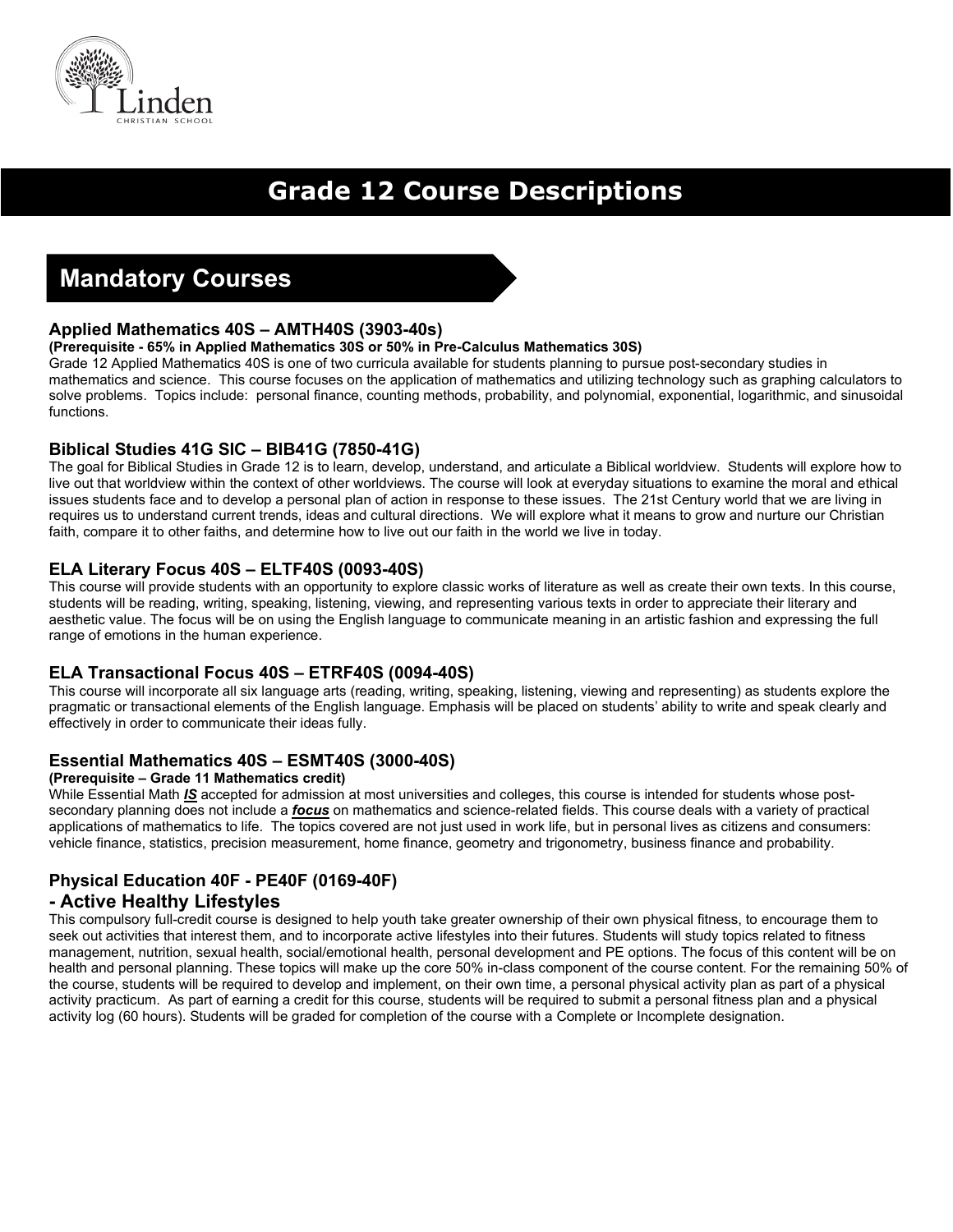



## **Volleyball Academy 40F - PE40F (0169-40F)**

#### **(offered before school – 7:15 am – 8:15 am)**

In the Volleyball Academy (which will include Beach Volleyball) students will have the opportunity to earn their Physical Education credit with the major focus being on the sport of volleyball. Theory of units of study may include history of sport, sport nutrition, fitness programming and training, prevention and care of athletic injuries, theory of coaching with the focus on volleyball. Sport Acquisition units may include skill development (basic and advanced), individual and team tactics, fitness and conditioning, offensive and defensive strategies as well as cross training activities. In addition to these units there maybe field trips to University practices and games. Specialty guest presenters will also be used to enhance student learning and the overall experience of the course.

## **Basketball Academy 40F - PE40F (0169-40F)**

#### **(offered before school – 7:15 am – 8:15 am)**

In the Basketball Academy, students will have the opportunity to earn their Physical Education credit with the major focus being on the sport of basketball. Theory of units of study may include history of sport, sport nutrition, fitness programming and training, prevention and care of athletic injuries, theory of coaching with the focus on basketball. Sport Acquisition units may include skill development (basic and advanced), individual and team tactics, fitness and conditioning, offensive and defensive strategies as well as cross training activities. In addition to these units there maybe field trips to University practices and games. Specialty guest presenters will also be used to enhance student learning and the overall experience of the course.

## **Fitness Academy 40F - PE40F (0169-40F)**

#### **(offered before school – 7:15 am – 8:15 am)**

This course will focus on topics, issues and concerns relevant to personal health, wellness and fitness. Students will take part in a wide variety of activities that will help them take greater ownership of their personal physical fitness development, encourage the discovery of new physical activities suited to their personal interests and promote an active, healthy lifestyle and overall personal wellness. Activities will involve weight training, circuit training, core endurance, agility, step aerobics and flexibility exercises. Alternate fitness activities such as aquatics, kickboxing, pilates, spinning, and skating may be explored. This course is divided into three components: classroom work, in class activity, and out of class activity. Students will study topics related to fitness management, mental health, healthy relationships, substance use and abuse prevention.

## **Precalculus Mathematics 40S – PCMA40S (3939-40S)**

#### **(Prerequisite - 70% in Precalculus 30S)**

Pre-Calculus Mathematics is designed for students who intend to study calculus and related mathematics as part of their post-secondary education. Precalculus 40S is primarily a high-level study of theoretical mathematics with an emphasis on problem solving, functions, and graphing. Course content includes: Rational and Polynomial Functions, Circular Functions (Trigonometry), Transformations (Graphing), Trigonometric equations and Identities, Exponents and Logarithms, Permutations and Combinations, and the Binomial Theorem.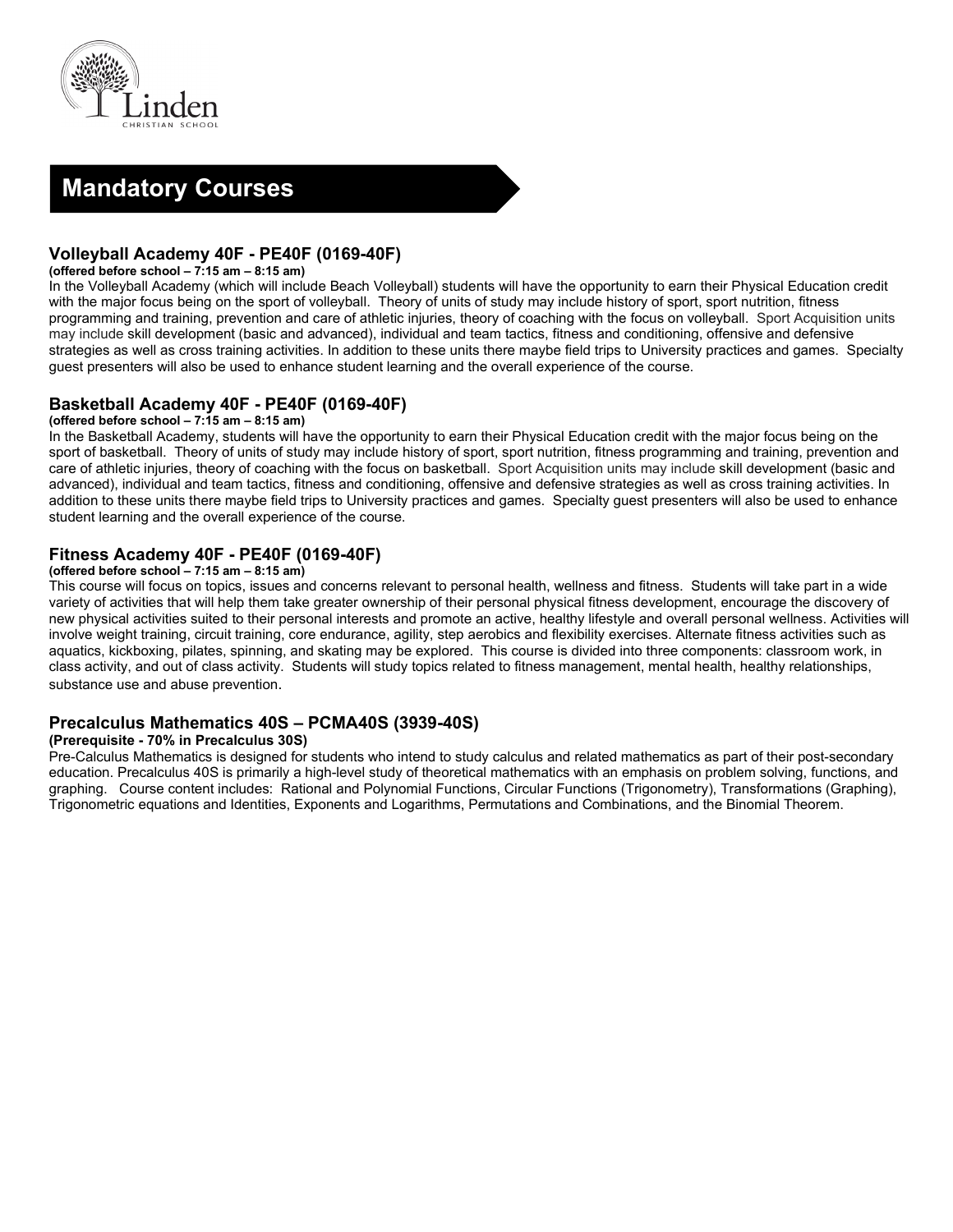

## **Electives**

## **Art 40S – ART40S (0274-40S)**

Students in this course focus on the development of a portfolio of artwork that reflects their talents using a variety of media. Students are encouraged to develop a sense of artistic autonomy and follow through on self-initiated creative projects. Class activities include exploration of abstract and art styles, deepening of drawing skills and ventures into ceramics.

## **Band 40S – MS2A40S (0260-40S)**

#### **(Prerequisite Band 30S or audition)**

This class will provide the structure for students to further develop their instrumental skills that were established in Band 30S. These skills include increased competence on their specific instrument, a working knowledge of music theory, a greater understanding of performance, an increased ability to perform in a large ensemble, and the discipline to model Christ-like professionalism by taking personal responsibility for the ensemble.

## **Biology 40S – BIO40S (0124-40S)**

#### **(Biology 30S is NOT a prerequisite for this course)**

Biology 12 is a study of classical and modern genetics, focusing on how organisms survive. DNA structure and manipulation is explored through lab experiences. Origins of life is covered within a Christian worldview, preparing students to dialogue intelligently with others. Students taking this course must be able to manage large amounts of new vocabulary and concepts.

## **Chemistry 40S – CHEM40S (0122-40S)**

#### **(Prerequisite – Chemistry 30S)**

The Chemistry 40S curriculum at LCS is designed to bring a global awareness to chemistry related issues facing the world today and how to deal with them through a Christian worldview. Topics include: Chemical Kinetics, Equilibrium, Aqueous Reactions, Acids and Bases, Electrochemistry, and Atomic Structure. Students will apply the scientific method in a variety of hands on laboratory experiences that help develop an appreciation for the importance of chemical applications.

## **Choral Music 40S – MS1A40S (0258-40S)**

#### **(Prerequisite Choral Music 30S or audition)**

Students will continue to explore individual skills and focus on ensemble performance skills. They will continue to develop vocal technique, listening/aural and music reading skills, musical independence, expressive and communicative skills, and adaptability as a performer, as well as study, preparation, performance skills and an understanding of historical contexts. Students will also be encouraged to develop an enthusiasm and appreciation of choral expressive art.

## **Cinema as a Witness to Modern History 40S - CINE40S (1123-40S)**

This course considers cinema as a source of information – or misinformation – about the past, and as a springboard for critical reflection about diverse interpretations of history. Students will engage in a variety of learning strategies in this course as they study films from various genres and periods. Students will explore the historical and social context in which the films were created, deconstruct the techniques used to convey the filmmakers' messages, pose questions about the influence of cinema on their understanding of the past, conduct an inquiry into major themes in world history, develop critical media literacy and engage in historical thinking. Each film, including documentary and dramatic selections from Canadian, American, and International cinema, is viewed and analyzed as a product of its historical period and as an interpretive representation of the past. The course deals with historical developments and themes that have influenced world history since the beginning of the 20th century, including ideology and revolution, power and propaganda, imperialism and decolonization, social transformation, war and peace, oppression and resistance, environmental impact and technological change.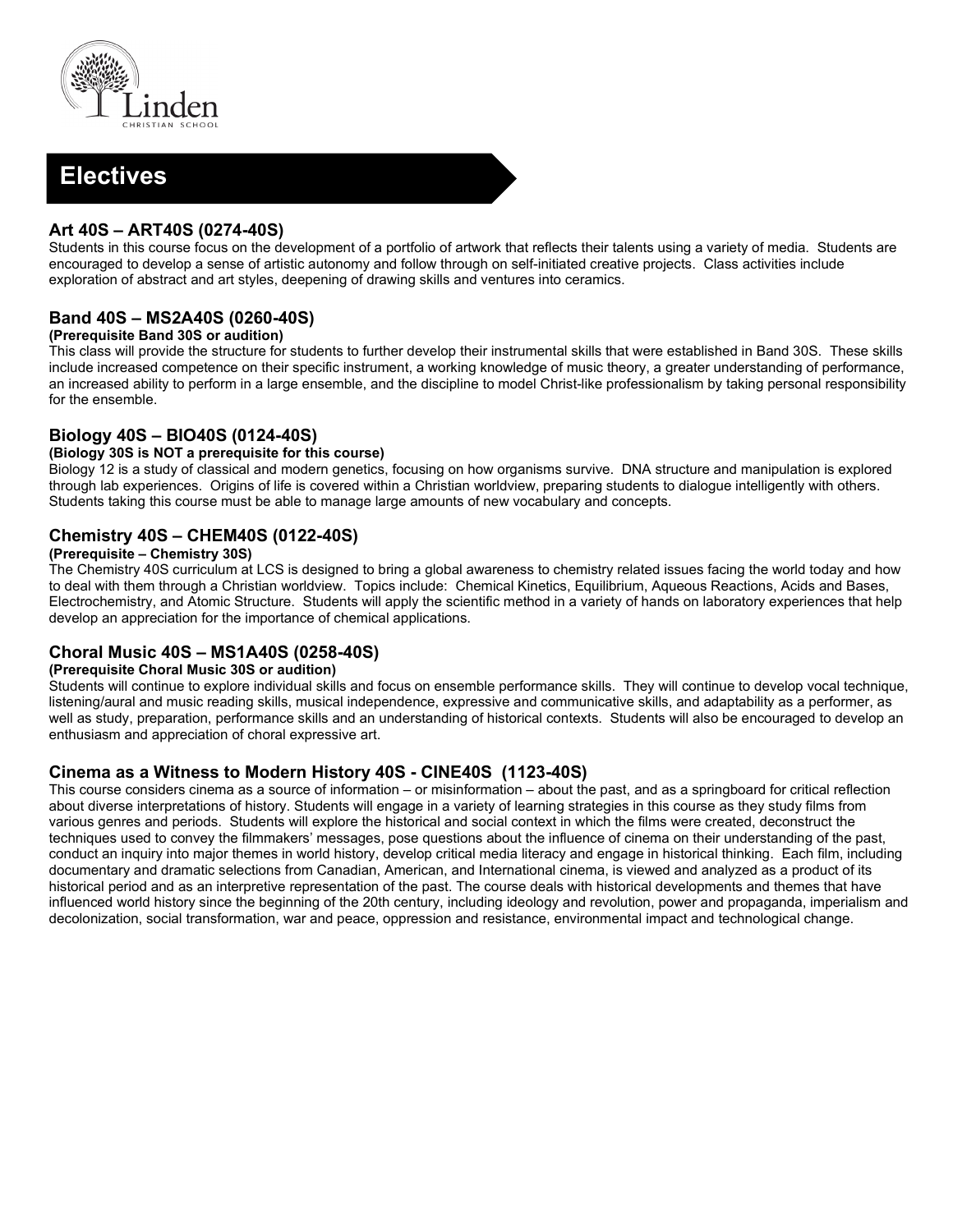



## **Computer Science 40S – CSCI40S (0280-40S)**

#### **(Online course – Computer Science 30S is a prerequisite)**

**If students are interested taking in Computer Science 40S there will be an initial registration fee of \$150.00. Once students have successfully completed the course the registration fee will be reimbursed.** 

In this second Computer Science course, students continue to study how computer technology works. The emphasis continues to be on programming in Java, using the Greenfoot (www.greenfoot.org) and BlueJ(www.bluej.org) environments. Students will also learn about the types of careers available to computer science students. This is a project based course in which students study program design while they create interactive games and simulations for computers, web pages and mobile devices.

#### **Drama 40S – DR1A40S (0239-40S)**

This course further develops the skills learned at the Drama 30S level. Students will be learning and applying structures in order to create drama pieces, based on themes and topics that the teacher and students decide are relevant to explore. Students are introduced to a wider variety of strategies to improve audition performance including the development of repertoire such as monologues, mimes, and sketches. An understanding of theatre and stage terminology, and the role and function in society past and present and in the church will be explored is also included. Expectations of fourth year students will include writing, directing and producing dramatic works. Field trips to view live theatre performances and attending festivals, conferences or workshops may also be part of the course.

## **Family Studies 40S – FAM40S (0487-40S)**

Where is the family going in the future? During this course, students will learn about the basic family unit and all the factors that influence this structure. It will assist students in the development of biblical values for family life and the technical, communicative and critical thinking skills that foster productive work and family life. The course will help students to obtain knowledge and skills to make informed and responsible choices now and in the future. The course includes potentially sensitive content. Course content includes: Family throughout the life cycle, contributions of aging adults, human development with a focus on youth and adult development, relationships, conflict, health and wellness, finances, and compassionate communities.

#### **French 40S – FRE40S (0403-40S)**

A major goal of students who choose to take French in high school is to develop a basic oral fluency. Students will continue to develop this fluency through speaking and listening and be supported by reading and writing. In this course students will do a novel study, creative writing assignments, study various topics (ie: life after high school, independent living) and be expected to operate solely in French in the classroom. Students will be studying a wide variety of verb tenses and projects will be presented to the class. An oral exam accompanies the written exam at the end of term.

## **Geography 40S – GEOG40S (1126-40S)**

The basic theme of the course is the relationship between people and the cultural and physical environments which surround them. Issues studied are World Population, Industrialization, Energy, Urbanization, Resource Development, and the Environment. The disparity between the developed world and the developing world is studied. Students will have the opportunity to research and discuss these world issues with a view to suggesting some solutions to the problems facing the world.

## **Global Issues 40S – GLOI40S (1128-40S)**

Global Issues examines human societies and the complex interactions among human beings living together in a shared world. This course provides a lens of ecological literacy through which students can study and understand the complex and often critical global issues that societies face today. We study issues of media, climate change, social justice, population growth, poverty and other challenges in the world today.